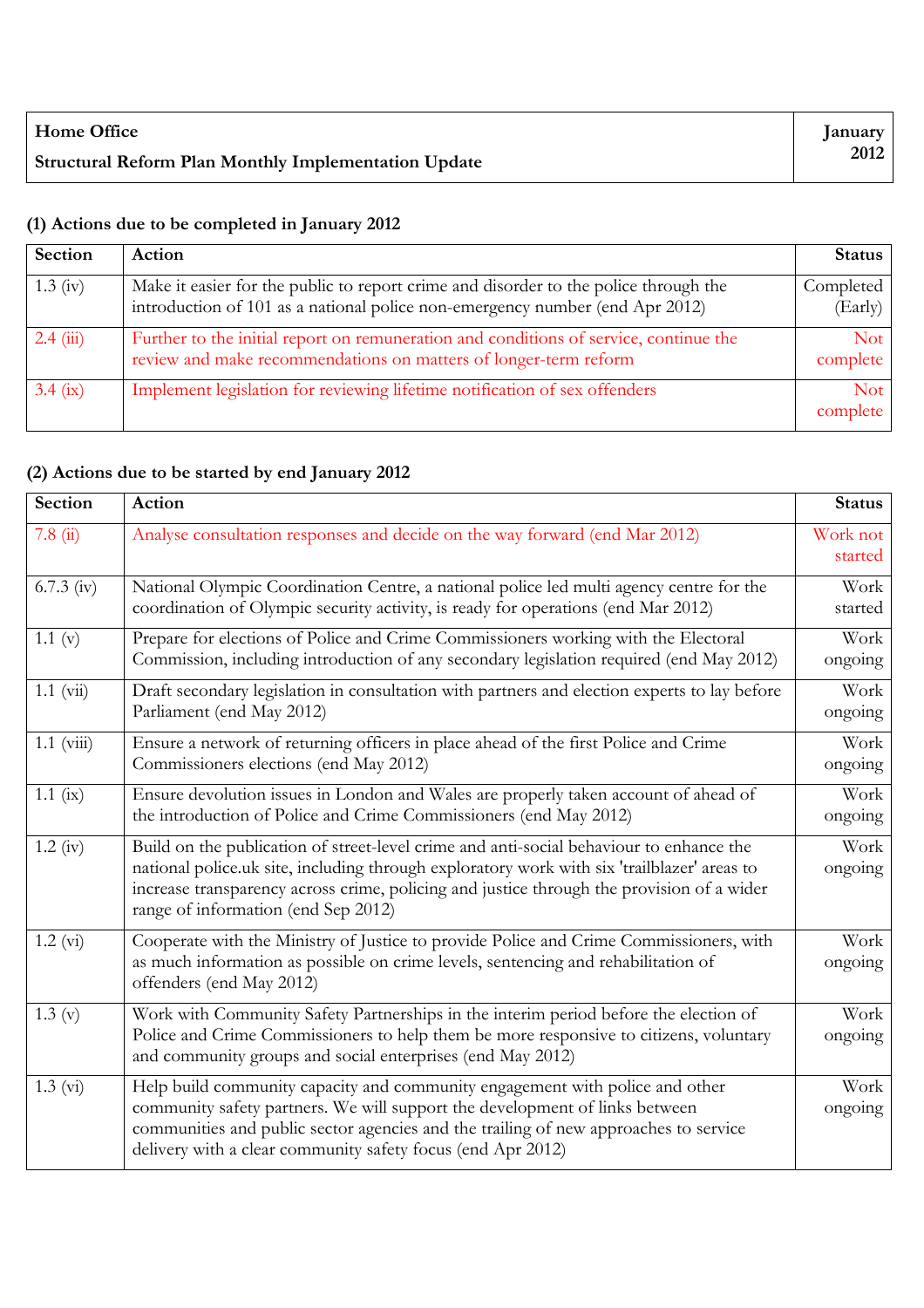| $1.3 \ (vii)$        | Work with HM Inspectorate of Constabulary to implement data quality assurance                                                                                                                                                                                                                                                                                                                                                           | Work            |
|----------------------|-----------------------------------------------------------------------------------------------------------------------------------------------------------------------------------------------------------------------------------------------------------------------------------------------------------------------------------------------------------------------------------------------------------------------------------------|-----------------|
|                      | arrangements across policing to support democratic accountability and public trust in<br>crime statistics (end Apr 2012)                                                                                                                                                                                                                                                                                                                | ongoing         |
| 2.1 (v)              | Work with Association of Chief Police Officers to significantly reduce the amount of                                                                                                                                                                                                                                                                                                                                                    | Work            |
|                      | police national guidance and consolidate it into a clear body of Authorised Professional<br>Practise (end Mar 2012)                                                                                                                                                                                                                                                                                                                     | ongoing         |
| $2.1$ (vi)           | Deliver a package of measures to reduce the time for police officers completing case files<br>and attending court to give evidence, working with the Ministry of Justice (end Mar 2012)                                                                                                                                                                                                                                                 | Work<br>ongoing |
| 2.2(iii)             | Implement agreed changes arising from National Statistician's review of crime statistics<br>(end Apr 2012)                                                                                                                                                                                                                                                                                                                              | Work<br>ongoing |
| $2.3 \text{ (iv)}$   | Develop a Strategic Policing Requirement, setting out the national threats that cross police                                                                                                                                                                                                                                                                                                                                            | Work            |
|                      | force boundaries and the capabilities that police forces and Police and Crime<br>Commissioners will need to provide together in order to deal with these threats (end May<br>2012                                                                                                                                                                                                                                                       | ongoing         |
| $2.3$ (ix)           | Establish a shadow NCA to ensure a smooth transition (end Apr 2012)                                                                                                                                                                                                                                                                                                                                                                     | Work<br>ongoing |
| $2.4 \text{ (iv)}$   | Working through a new multi-agency Policing Value for Money Unit, the Home Office                                                                                                                                                                                                                                                                                                                                                       | Work            |
|                      | and national policing partners will help the Police Service to take forward the agreed<br>programme of action to drive value for money and maximise savings via IT convergence,<br>national procurement, getting better and cheaper support services (including through<br>collaboration and business partnerships with the private sector), and enabling<br>transformational change (including increasing productivity) (end May 2012) | ongoing         |
| 2.4(y)               | Develop a programme to build the capacity and capability and knowledge of the Police<br>Service in transformational change, with services to the public maintained and improved<br>through increased productivity (end Mar 2012)                                                                                                                                                                                                        | Work<br>ongoing |
| 2.6(x)               | Work with other government departments to implement a ban on below cost sales and                                                                                                                                                                                                                                                                                                                                                       | Work            |
|                      | introduce legislation, if necessary, in the second session of Parliament to implement<br>changes to alcohol pricing (end May 2012)                                                                                                                                                                                                                                                                                                      | ongoing         |
| $3.1$ (iii)          | Support the Ministry of Justice in reviewing the framework for resolution of appropriate<br>issues in and with the community, including use of out of court and restorative disposals<br>(end Mar 2012)                                                                                                                                                                                                                                 | Work<br>ongoing |
| $3.2 \text{ (iv)}$   | Work with other Government Departments to ensure the effective local implementation<br>and delivery of the Drugs Strategy, including the switch on of drug testing across England<br>and Wales enabling local areas to decide whether to conduct drug testing and related<br>interventions to tackle drug related offending (end Apr 2012)                                                                                              | Work<br>ongoing |
| $3.3 \ (vi)$         | Work with the Voluntary and Community Sector to deliver field-generated local<br>innovative programmes that prevent substance misuse related offending by young people<br>(end Mar 2012)                                                                                                                                                                                                                                                | Work<br>ongoing |
| $3.3 \text{ (viii)}$ | Prepare for Police and Crime Commissioners' role in commissioning youth crime<br>prevention services (end Mar 2012)                                                                                                                                                                                                                                                                                                                     | Work<br>ongoing |
| $3.3 \text{ (ix)}$   | Enable Community Safety Partnerships to tackle crime more effectively through the<br>development of local peer support network across England and Wales. The networks will<br>be led by local agencies best placed to identify and address the needs of their communities<br>(end Mar 2013)                                                                                                                                             | Work<br>ongoing |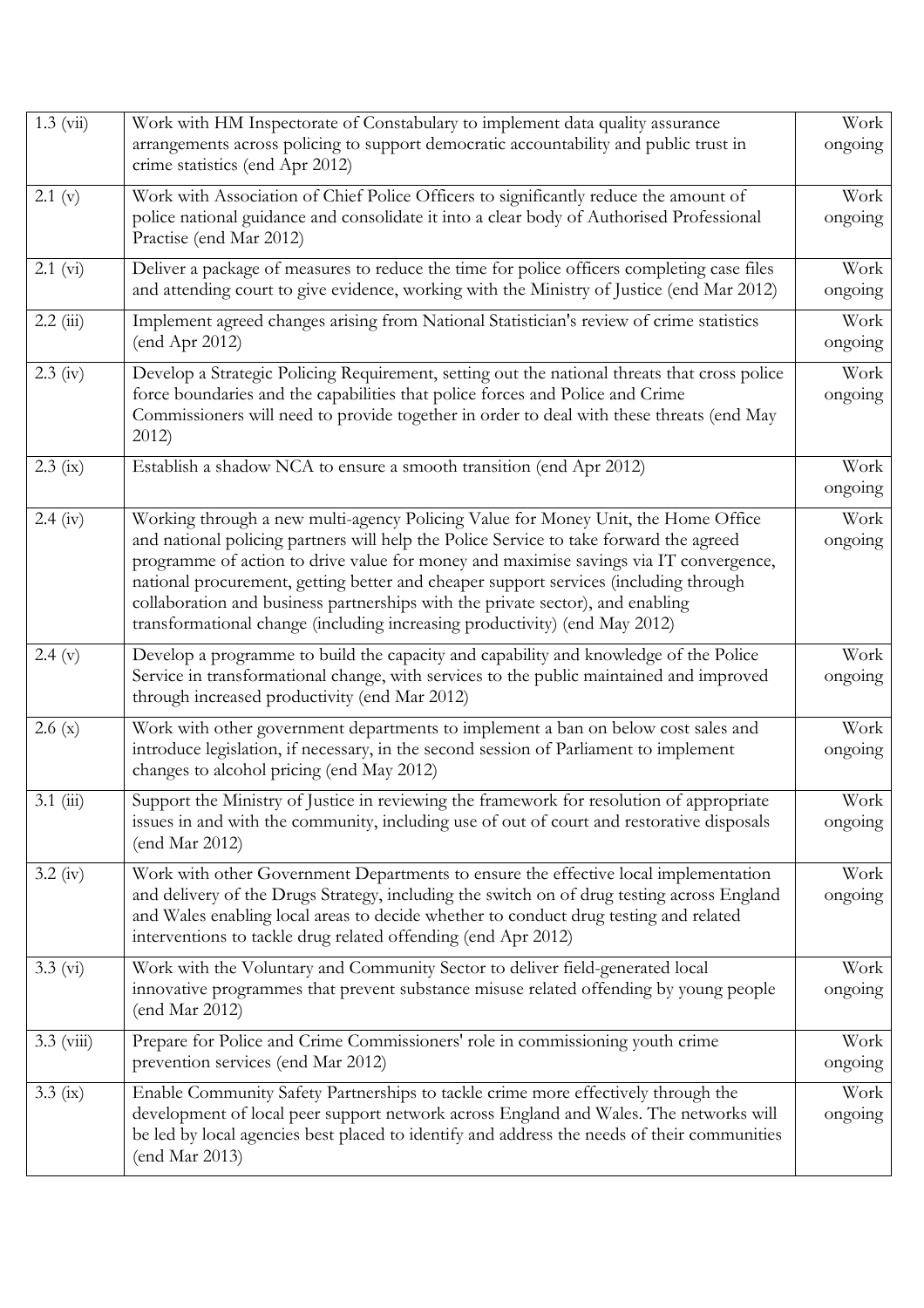| $3.3 \text{ (xi)}$ | Support the Ministry of Justice in ongoing work to streamline and reform the Criminal<br>Justice System to deliver a more efficient and effective system, working with professionals<br>across the system (end Apr 2013)                                                                                            |                 |  |
|--------------------|---------------------------------------------------------------------------------------------------------------------------------------------------------------------------------------------------------------------------------------------------------------------------------------------------------------------|-----------------|--|
| 3.4(iii)           | Deliver the Home Office actions in the cross-government violence against women and<br>girls action plan (end Mar 2015)                                                                                                                                                                                              | Work<br>ongoing |  |
| 3.4 (v)            | Conduct and evaluate the effectiveness of pilot Domestic Violence Protection Orders and<br>Domestic Violence Protection Notices, which are designed to exclude the perpetrator<br>from the designated premises and give victims of domestic violence the time and space to<br>consider their options (end Jun 2012) | Work<br>ongoing |  |
| $4.3$ (iii)        | Analyse family consultation responses and develop new Immigration Rules (end Mar<br>2012                                                                                                                                                                                                                            | Work<br>ongoing |  |
| 4.4 (iv)           | Implement new arrangements for the operation of the annual limit (end May 2015)                                                                                                                                                                                                                                     | Work<br>ongoing |  |
| 4.4 $(x)$          | Stop people who owe the NHS $f11,000$ or more from coming to or staying in the UK until<br>the debt is paid off (end Mar 2012)                                                                                                                                                                                      | Work<br>ongoing |  |
| 4.7(iii)           | Implement an agreed contract with suppliers, ensuring that this continues to deliver value<br>for money and meets its agreed milestones (end Mar 2015)                                                                                                                                                              | Work<br>ongoing |  |
| 4.7 $(iv)$         | Make any further necessary operational changes to reintroduce exit checks (end Mar 2015)                                                                                                                                                                                                                            | Work<br>ongoing |  |
| $5.2$ (iii)        | Pass legislation through the Protection of freedoms Bill on other key recommendations in<br>relation to pre-charge detention, stop and search powers and local authority use of<br>surveillance powers (end Mar 2012)                                                                                               | Work<br>ongoing |  |
| 5.3(i)             | Develop and publish proposals for the storage and acquisition of internet and e-mail<br>records (end Apr 2012)                                                                                                                                                                                                      | Work<br>ongoing |  |
| 5.3(i)             | Implement key proposals for the storage and acquisition of internet and email records,<br>including introducing legislation as necessary (end Jun 2015)                                                                                                                                                             | Work<br>ongoing |  |
| 5.4                | In line with the Red Tape Challenge, bring forward proposals to reduce and reform the<br>stock of statutory instruments and regulations for which the Department has overall<br>responsibility (end Dec 2012)                                                                                                       | Work<br>ongoing |  |
| 5.5(i)             | Subject to Parliamentary approval, secure passage of the Protection of Freedoms Bill to<br>reverse state intrusion (end May 2012)                                                                                                                                                                                   | Work<br>ongoing |  |
| 5.5(y)             | Integrate responses to consultation responses into development of Code of Practise (end<br>Dec 2012)                                                                                                                                                                                                                | Work<br>ongoing |  |
| $6.3 \ (iii)$      | Implement the 'Prevent' strand of the counter-terrorism strategy aimed at stopping<br>people from becoming terrorists (end Mar 2012)                                                                                                                                                                                | Work<br>ongoing |  |
| 6.5                | Make changes to pre-departure checks to better identify people who pose a terrorist<br>threat and prevent them flying to or from the UK (end Mar 2015)                                                                                                                                                              | Work<br>ongoing |  |
| 6.6                | Strengthen the UK's protection against and ability to respond to a terrorist attack,<br>including enhancing the nation's resilience (end Oct 2012)                                                                                                                                                                  | Work<br>ongoing |  |
| 6.7(iii)           | Work with the Mayor of London and other partners to ensure that effective plans and<br>capabilities are in place (Olympic and Paralympic Games) (end Jul 2012)                                                                                                                                                      | Work<br>ongoing |  |
| 7.1 $(ii)$         | Analyse consultation responses and take forward proposals on equal pay (end May 2012)                                                                                                                                                                                                                               | Work            |  |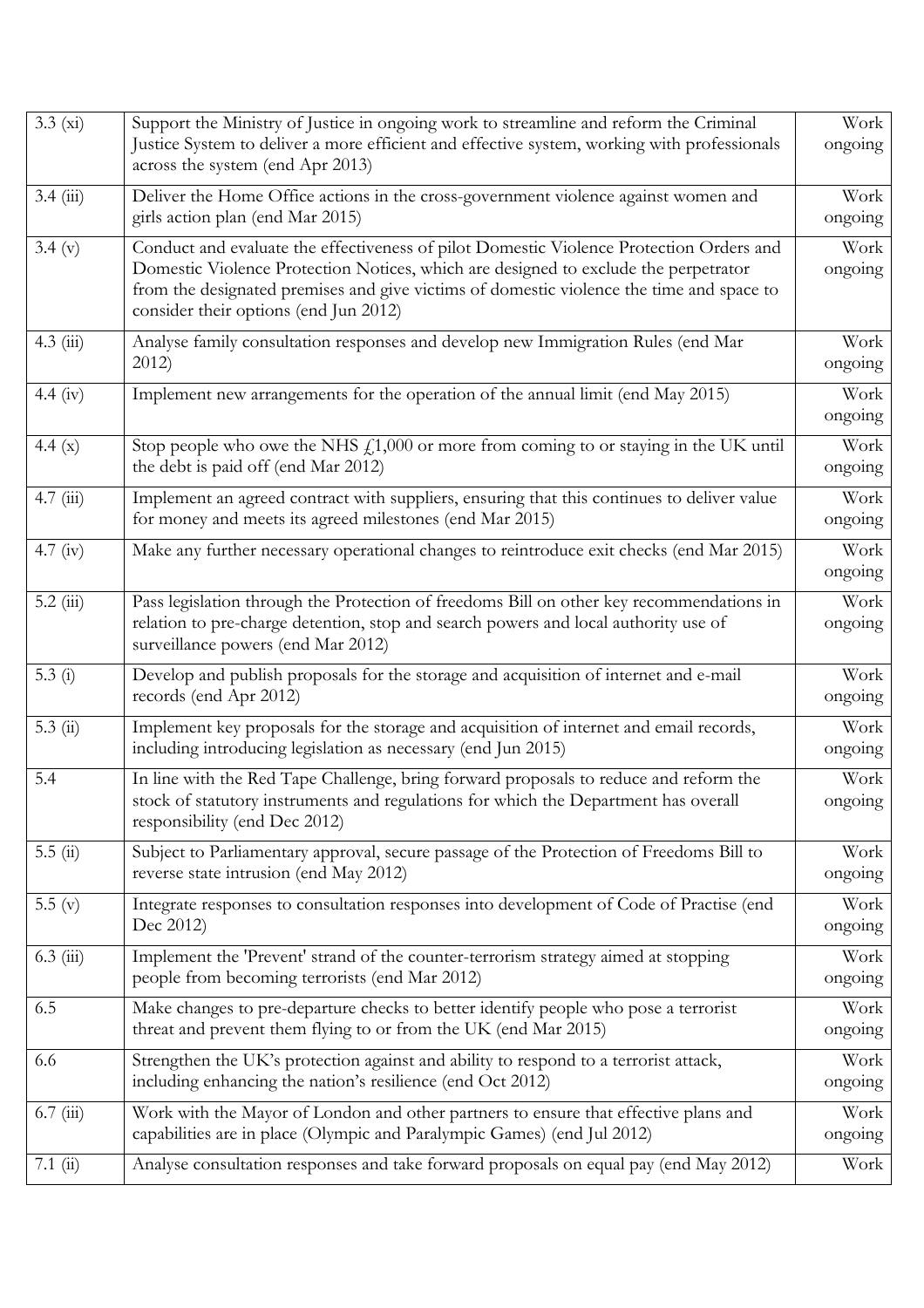|               |                                                                                            | ongoing |
|---------------|--------------------------------------------------------------------------------------------|---------|
| 7.2 $(i)$     | With business and other support implementation of Lord Davies' recommendations to          | Work    |
|               | increase numbers of women on corporate boards (end Apr 2012)                               | ongoing |
| $7.3 \ (iii)$ | Implement agreed proposals, working with political parties (end Apr 2013)                  | Work    |
|               |                                                                                            | ongoing |
| 7.4 $(i)$     | Update the list of overseas same-sex partnerships automatically recognised by the UK as    | Work    |
|               | equivalent to UK civil partnership (end Dec 2012)                                          | ongoing |
| 7.5(i)        | Secure support for new charter to tackle homophobia and transphobia in sport (end Jul      | Work    |
|               | 2012                                                                                       | ongoing |
| 7.5 $(v)$     | Work with all those who have an interest in equal civil marriage and civil partnerships on | Work    |
|               | how legislation can develop (end Jul 2012)                                                 | ongoing |
| 7.6(iii)      | Implement new model to provide advice on equality and discrimination to individuals        | Work    |
|               | (end Apr 2012)                                                                             | ongoing |
| 7.7 $(iv)$    | Implement the new approach (end Mar 2012)                                                  | Work    |
|               |                                                                                            | ongoing |

## **(3) Explanation of missed deadlines**

In January 2012, the Home Office missed the following deadlines:

| Deadline missed                                                                                                                                                                                                                         | <b>Comments</b>                                                                                                                                                                                                                                                                                                                                                                                                                                                                                                                                                                                            |
|-----------------------------------------------------------------------------------------------------------------------------------------------------------------------------------------------------------------------------------------|------------------------------------------------------------------------------------------------------------------------------------------------------------------------------------------------------------------------------------------------------------------------------------------------------------------------------------------------------------------------------------------------------------------------------------------------------------------------------------------------------------------------------------------------------------------------------------------------------------|
| 2.4 (iii) Further to the initial report on remuneration and<br>conditions of Police service, continue the review and<br>make recommendations on matters of longer-term<br>reform                                                        | This is expected in February 2012. The reviewer has<br>asked for a small extension to allow him to consider and<br>reflect the Home Secretary's decision on the Police<br>Arbitration Tribunal's award on recommendations made<br>in Part 1.                                                                                                                                                                                                                                                                                                                                                               |
| 3.4 (ix) Implement legislation for reviewing lifetime<br>notification of sex offenders                                                                                                                                                  | The proposal to make the draft Sexual Offences Act<br>2003 (Remedial) Order was laid before Parliament on 14<br>June 2011. The Government is giving careful<br>consideration to the representations received during the<br>initial 60 day period that the proposal for the order was<br>laid before Parliament, as required by the non-urgent<br>remedial order process (under section 10 of the Human<br>Rights Act 1998). The Government will shortly lay the<br>draft order for a second 60 day period and expects the<br>order to come into effect by June 2012, subject to<br>Parliamentary business. |
| 7.8 (ii) Analyse consultation responses and decide on the<br>way forward (consultation on the need for provisions<br>making employers liable for the harassment of employees<br>by third parties over whom they have no direct control) | Publication of the consultation is dependant on the<br>timing of the Red Tape Challenge announcement.<br>(Action 7.8 (i)). We will then start to analyse the<br>responses and decide on the way forward.                                                                                                                                                                                                                                                                                                                                                                                                   |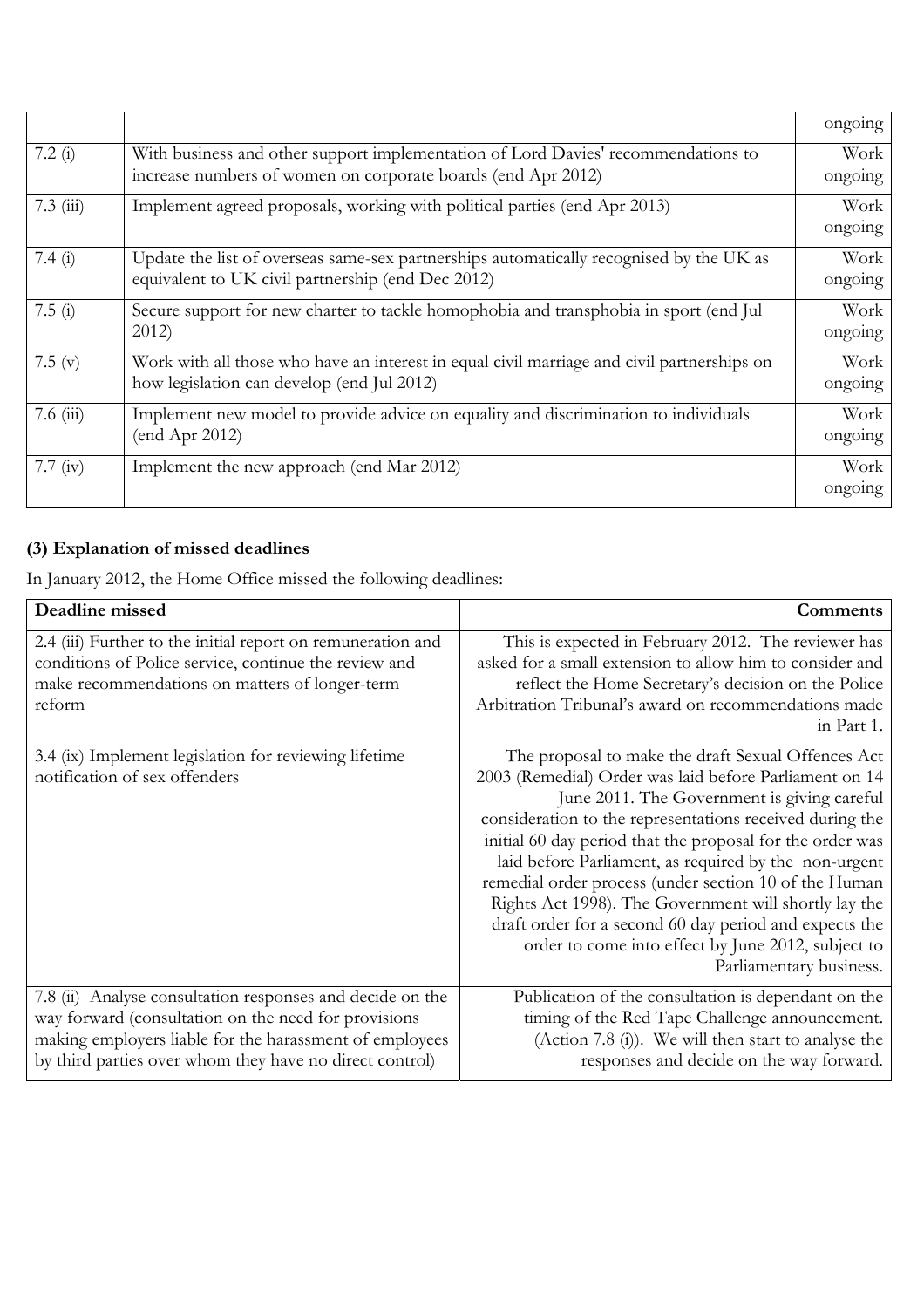The status of missed deadlines from previous reports is:

| Deadline missed                                                                                                                                                                               | <b>Status</b>             | Comments                                                                                                                                                                                                                                                                                                                                                                                                                                                                                                                                                                                                                             |
|-----------------------------------------------------------------------------------------------------------------------------------------------------------------------------------------------|---------------------------|--------------------------------------------------------------------------------------------------------------------------------------------------------------------------------------------------------------------------------------------------------------------------------------------------------------------------------------------------------------------------------------------------------------------------------------------------------------------------------------------------------------------------------------------------------------------------------------------------------------------------------------|
| 2.6 (vi) Consult on proposals on exemptions to<br>late night levy (end Oct 2011)                                                                                                              | Completed                 | Ministers are committed to consulting on various<br>aspects of the late night levy and Early Morning<br>Restriction Order secondary legislation. The<br>Police Reform and Social Responsibility Bill had<br>its Third Reading in the House of Lords<br>immediately before summer recess on<br>Wednesday 20 <sup>th</sup> July 2011. The government did<br>not want to pre-empt the detailed parliamentary<br>scrutiny of the relevant primary legislation<br>clauses by launching this consultation in July.<br>The consultation and impact assessment for the<br>late night levy was published on 17 <sup>th</sup> January<br>2012. |
| 2.6 (vii) Analyse consultation responses and draft<br>legislation (end Mar 2012)                                                                                                              | Work<br>started           | The consultation and impact assessment for the<br>late night levy was published on 17th January and<br>closes on 10 <sup>th</sup> April. We have started to analyse<br>the responses and draft legislation.                                                                                                                                                                                                                                                                                                                                                                                                                          |
| 2.6 (xi) Review the Mandatory Licensing Code<br>(end Dec 2012)                                                                                                                                | Work still<br>not started | A review of the Mandatory Code will commence<br>on publication of the forthcoming alcohol<br>strategy. The strategy will enable us to get views<br>from key partners on the mandatory code<br>conditions.                                                                                                                                                                                                                                                                                                                                                                                                                            |
| 3.4 (viii) Introduce secondary legislation on and<br>extend the notification requirements for<br>registered sex offenders (end Dec 2011)                                                      | Still not<br>complete     | The Government has analysed all responses<br>received to the consultation and will be making an<br>announcement shortly.                                                                                                                                                                                                                                                                                                                                                                                                                                                                                                             |
| 4.6 (vi) Recruit permanent members of the<br>Family Returns Panel (end Dec 2011)                                                                                                              | Still not<br>complete     | We have provisionally recruited the new<br>Independent Family Returns Panel following<br>approval by the Minister for Immigration, and all<br>successful candidates have been notified. Pre-<br>employment checks being finalised. We hope to<br>have these completed and the new Panel in place<br>shortly.                                                                                                                                                                                                                                                                                                                         |
| 4.7 (v) Develop the Smart Zones concept which<br>speed up the processing of pre-checked low-risk<br>passengers through border control points at<br>specific ports and airports (end Dec 2011) | Still not<br>complete     | The Home Secretary will review the use of Smart<br>Zones following a review of the Border by the<br>Independent Chief Inspector.                                                                                                                                                                                                                                                                                                                                                                                                                                                                                                     |
| 4.7 (vi) Implement the new immigration and<br>asylum biometric system (end Dec 2011)                                                                                                          | Still not<br>complete     | The Immigration and Asylum Biometric System<br>will be implemented in February.                                                                                                                                                                                                                                                                                                                                                                                                                                                                                                                                                      |
| 7.6 (ii) Analyse consultation responses and<br>publish the Government's decision on how to<br>streamline and reform the Equality and Human<br>Rights Commission (end Nov 2011)                | Still not<br>complete     | We completed the Consultation on Reform of the<br>Equality and Human Rights Commission in June<br>2011 and received almost 1000 responses. The<br>responses have been analysed but the timing of<br>any announcement is linked to the timing of the<br>Red Tape Challenge announcement.                                                                                                                                                                                                                                                                                                                                              |